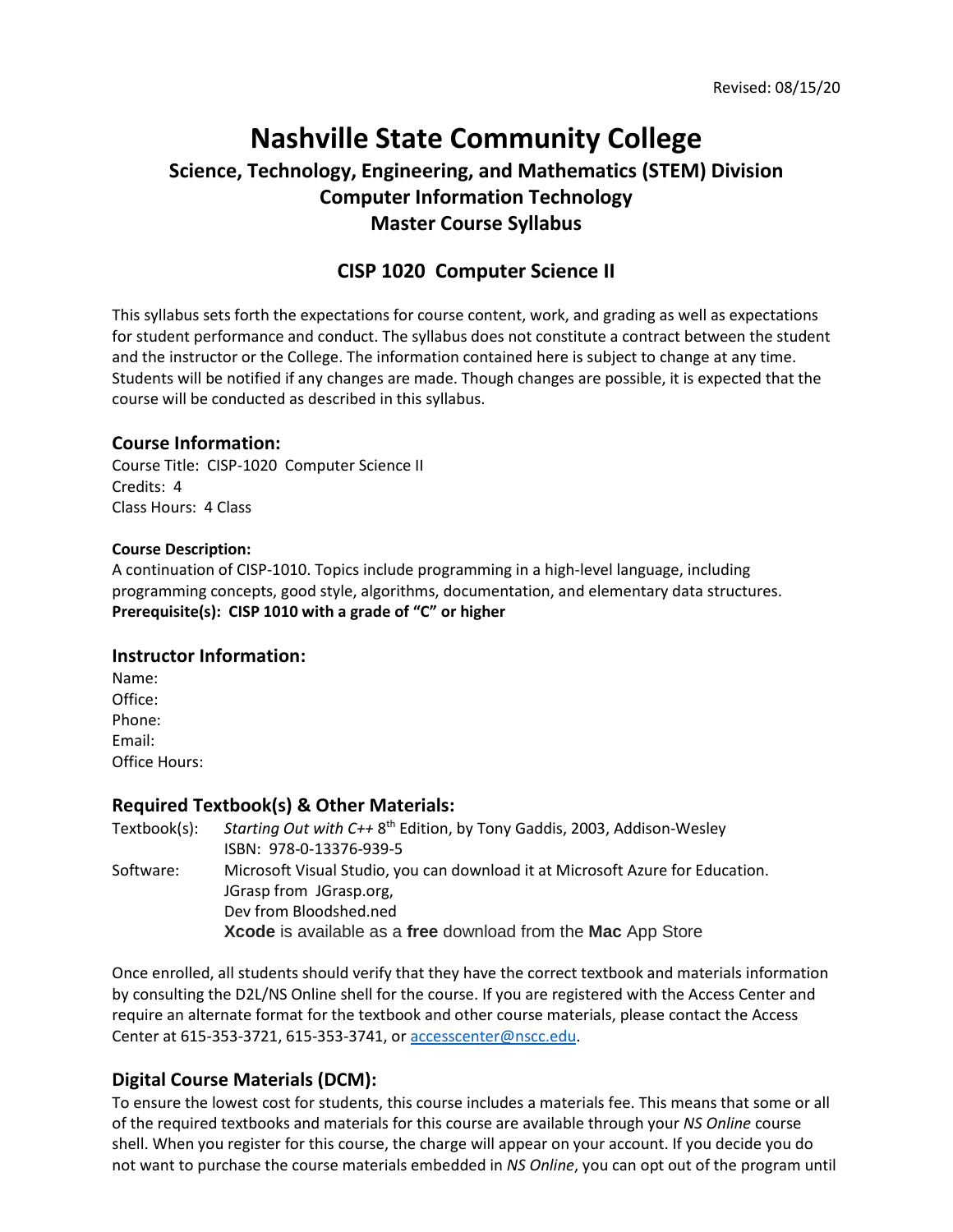*September 6th, 2020*. If you opt out, you will be responsible for obtaining the required course materials on your own.

# **Course Outcomes:**

Upon successful completion of this course, students should be able to:

- Perform procedures necessary to display knowledge of object-oriented concepts, principles, and processes
- Execute processes necessary to display knowledge of the C++ language statements required for developing and implementing typical business applications
- Demonstrate use of generally accepted coding standards and syntax used in the implementation of C++ programs
- Explain similarities and differences of C++ as related to other programming languages
- Exhibit ability to design, develop, and assess performance in creating C++ programs individually and within teams

# **Course Competencies:**

The following are detailed course competencies intended to support the course outcomes:

Programming assignments

• Functions

Set of 7 function programs covering function passing and returning values, overloading, default parameters and 'functions calling functions'

• Pointers

Programs combining pointers and arrays and passing and returning pointers from functions

• Arrays

Three array programs

- Chapter 11: structures
	- Set of six structure programs covering structures and pointers
- Chapter 12: advanced file manipulation
	- Using structures to read and write files
- Chapter 13A: Introduction to classes, objects and overloading

At least four classes are developed. As each new topic is introduced, that topic is added to these initial classes. Some of the classes used are:

- Date all class topics can easily be added to a Date class
- Color holds the RGB information for a color
- Coord holds the XYZ coordinates of a point. Inherits the Color class
- Card used to describe a playing card and the class is used in arrays and the stack structure
- Reservation holds all the information for a hotel reservation. Has the Date class and the NameAndAddress class as data items
- Chapter 13B: Constructors, destructors, dynamic allocation, arrays of objects
- Chapter 14: Operator overloading
- Chapter 15: Inheritance, polymorphism uses Color and Coord classes
- Chapter 16: Exceptions
- Chapter 17: Linked lists
- Chapter 18: Stacks uses the Card class
- Chapter 19: Recursion
- Chapter 20: Binary tree

# **Topics to Be Covered:**

- review functions
- review pointers
- review arrays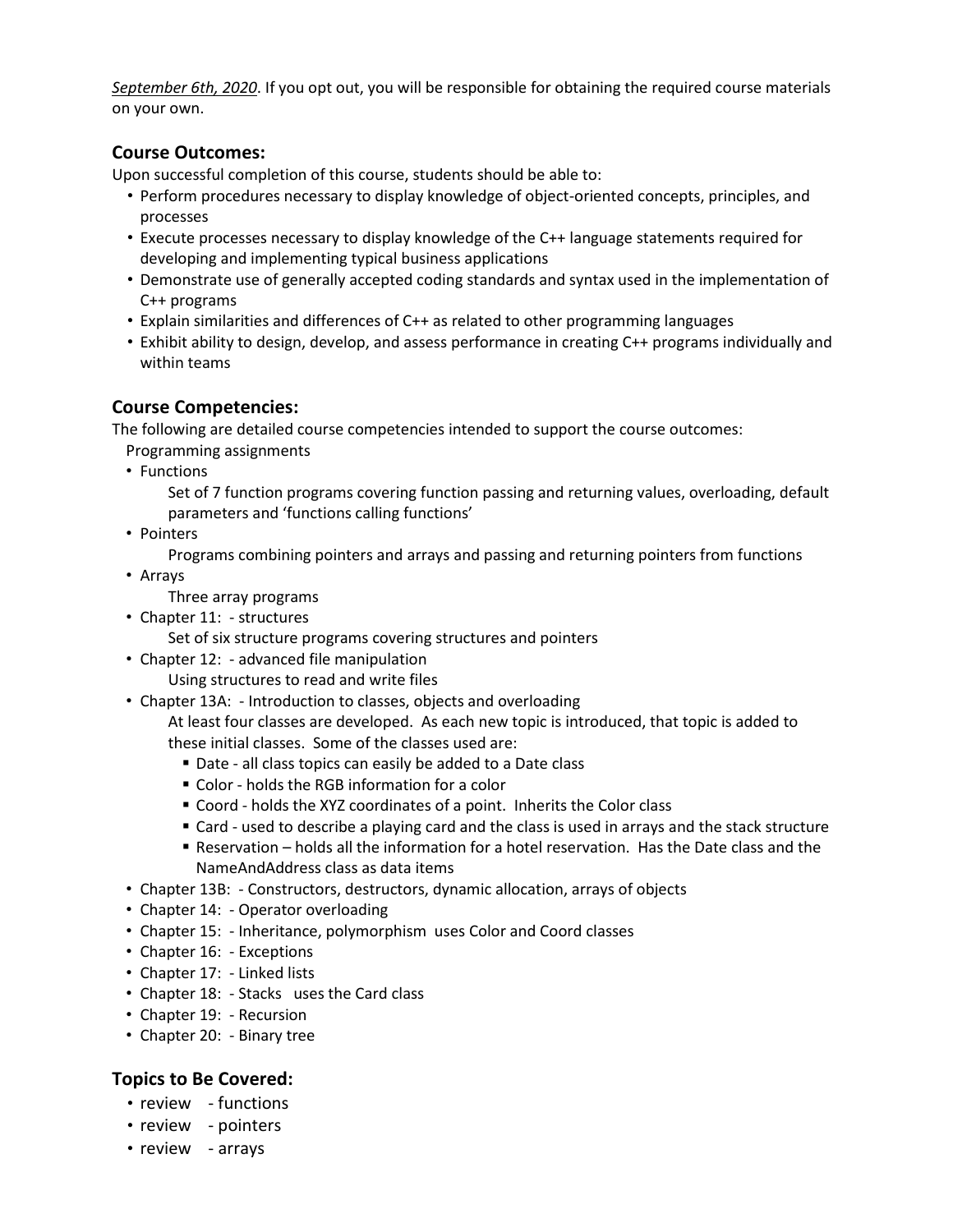- chapter 11 structures
- chapter 12 advanced file manipulation
- chapter 13A introduction to overloading
- chapter 13B constructors, destructors, dynamic allocation, arrays of objects
- chapter 14 operator overloading
- chapter 15 inheritance, polymorphism
- chapter 16 exceptions
- chapter 17 linked lists
- chapter 18 stacks
- chapter 19 recursion
- chapter 20 binary tree

#### **Course Assessments:**

The following performance assessments will be used to demonstrate students' understanding, knowledge, and skills:

#### **Tests and Quizzes**

- 100 review functions
- 100 review pointers
- 100 review arrays
- 100 chapter 11 structures
- 100 chapter 12 advanced file manipulation
- 100 chapter 13A introduction to classes public, private, member functions
- 100 chapter 13B constructors, destructors, dynamic allocation, arrays of objects
- 100 chapter 14 operator overloading
- 100 chapter 15 inheritance, polymorphism
- 100 chapter 16 exceptions
- 100 chapter 17 linked lists
- 100 chapter 18 stacks
- 100 chapter 19 recursion
- 100 chapter 20 binary tree
- 300 final exam

1700

1300 Points from programming assignments

 ------- 3000

### **Late Work Policy & Make-up Procedures for Missed Assignments and Work:**

- All programming exercises will have an assigned deadline
- No points are given for small programs turned in after the assigned deadline.
- Projects will have 3 due dates. 100%, 80% and 60%
- Make up quizzes can be given if a student misses a quiz and informs the instructor within a week of the quiz date

# **Grading Policy:**

Requirements to pass the course:

- All programming exercises will have an assigned deadline
- No points are given for small programs turned in after the assigned deadline.
- Projects will have 3 due dates. 100%, 80% and 60%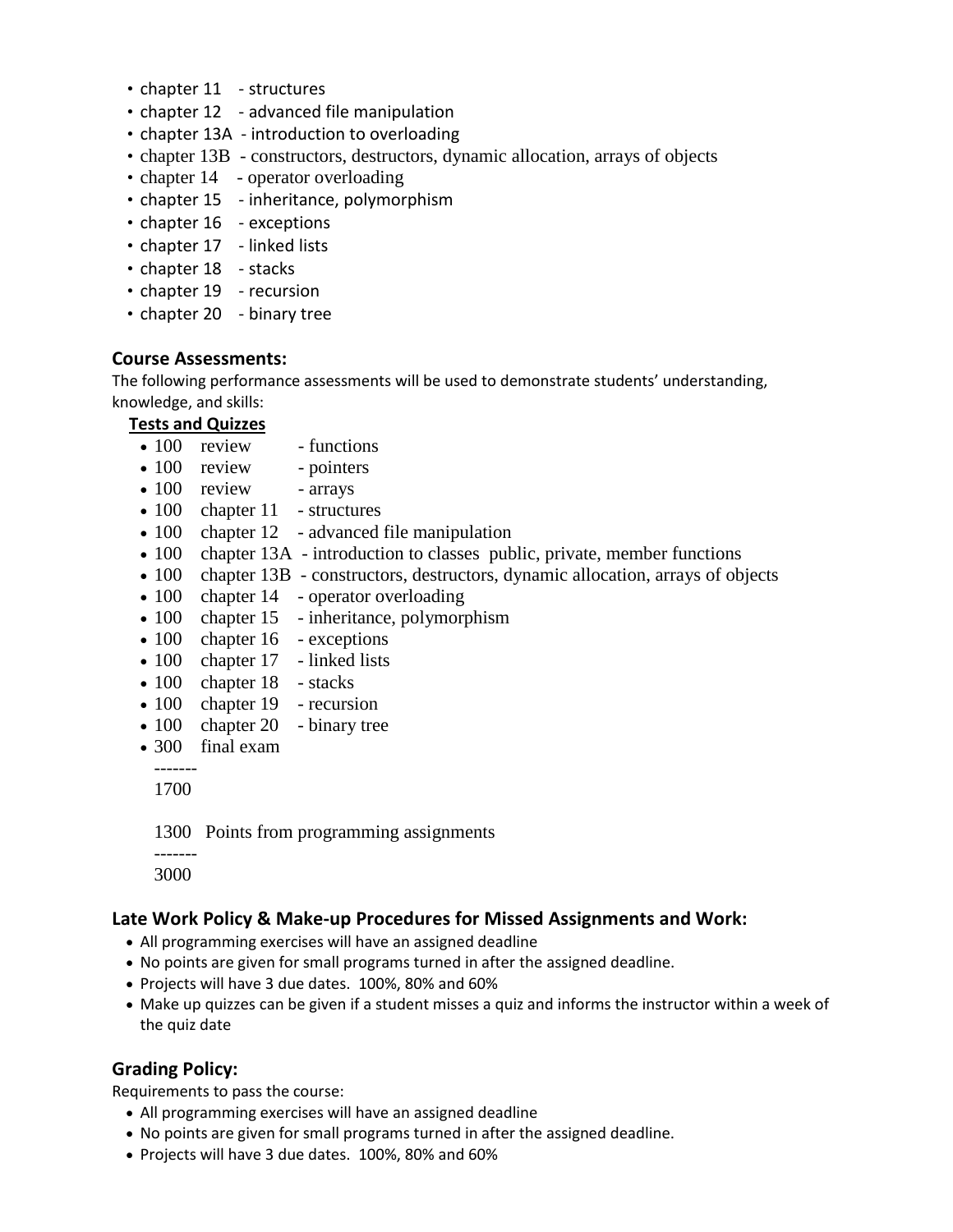- To receive full credit, (on any program) all programming exercises must:
	- o Be correct and meet the required specifications when turned in for credit.
	- $\circ$  Have the format (headings and comments) of the provided skeleton program
	- o A program that does not compile will receive no credit.
	- $\circ$  a small program that does produce the correct results (other than formatting) will receive no credit
	- o projects will have partial credit due dates
	- o Follow the rules of structured programming (including indentation)
	- o Follow the generally accepted coding standards and syntax of the C language
	- o Use descriptive names for defined variables, functions, etc.
	- o Include appropriate documentation ( comments )
	- $\circ$  Turn in each exercise by uploading the C/C++ source code into the proper assignment folder in NS Online. DO NOT ZIP FILES unless instructed to do so. It is the student's responsibility to copy the proper program into the proper folder.
	- o Do not email me assignments
- Students are expected to do their own work on assigned individual exercises. Care should be taken that (if you are working with another student) you do not 'copy all or part of the assignment code.
- All tests and quizzes are closed book, notes, internet, etc. (see Academic Dishonesty)

### **Grading Scale:**

- Your grade is calculated by adding all points earned in small programs, projects, tests, quizzes and attendance and dividing that total by the total number of possible points
- Grades will be determined as follows (**Average = Total points earned / Total points**):

| Letter Grade | <b>Percentage Range</b> | <b>Points</b> |
|--------------|-------------------------|---------------|
| А            | 89.5 - 100.0            |               |
| B            | $79.5 - 89.4$           |               |
| C            | 69.5 - 79.4             |               |
| n            | $59.5 - 69.4$           |               |
|              | < 59.5                  |               |

#### **FA Grade:**

According to NSCC policy, an FA is awarded to students who do not officially withdraw from a course and do not attend after the cut-off date provided in the academic calendar. Please refer to the current academic calendar available on the Nashville State web site, look for the date that indicates it is the "Last Day to Earn F for Attendance (FA)." Students who stop attending on or before this date receive an FA; students who stop attending after this date receive an F. This date is (*insert date here*).

For online courses, attendance is defined by submission of assignments. Students who fail a course and whose last assignment is submitted on or before the FA date will earn an FA for the course. Students who fail a course and whose last assignment is submitted after the FA date will earn an F for the course. An FN is assigned to students who do not submit any assignments.

#### **FN Grade:**

An FN is awarded to students who never attended class.

#### **W Grade:**

The last day to withdraw from a course with a W is (*insert date here)***.**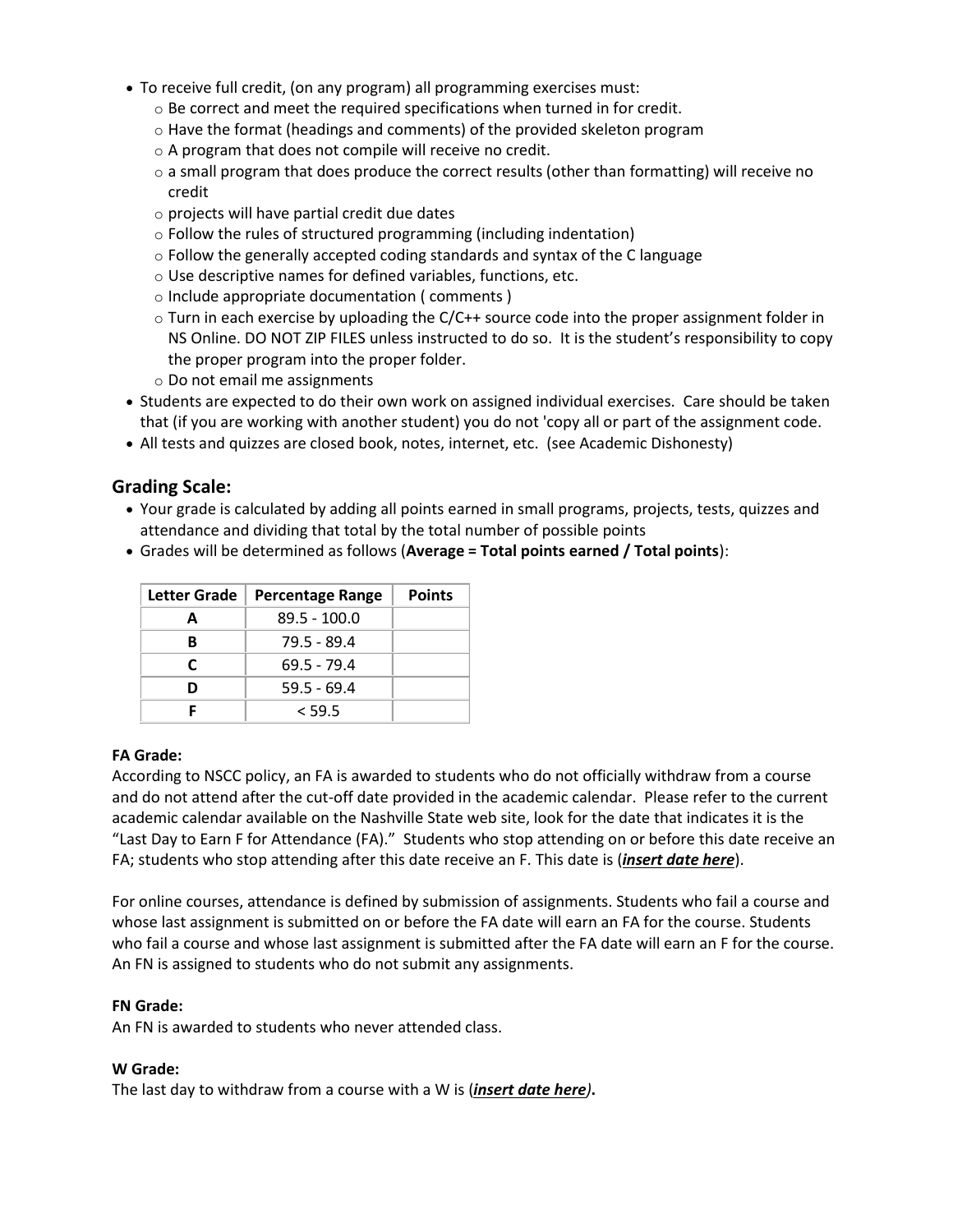# **Attendance Policy**

The College is not an attendance taking institution as defined by 34 CFR 668.22(b)(1) in the Code of Federal Regulations; however, students are expected to attend all scheduled classes and laboratories.

- Absences in a course may affect a student's final grade.
- Tardiness may also affect a student's final grade.
- Students are responsible for all work/tests that occur during any missed class session(s) regardless of reason(s) for absence.
- Students who are sick or not well enough to attend class must notify the instructor as soon as possible before the scheduled class time, unless incapacitated or unable to do so. In that case, students must contact the instructor as soon as reasonably possible.
- If a student has an unavoidable conflict with a scheduled class session, students must notify the instructor, preferably before the class session, or as soon as possible.

For purposes of financial aid continued attendance is determined via engagement in the course. This can be accomplished in several ways including, but not limited to, continued attendance and/or participation in on-ground class sessions, participating in D2L as prompted (e.g., responding to an instructor's email, posting to a discussion board), and/or completing and submitting assignments.)

To the extent that attendance is kept in this class it is not for the purpose of the College but is instead associated with the instructor's individual grading rubric.

### **Technology Statement**

- All classes at the College are web enhanced.
- It will be essential for students to have access to a computer and an internet connection to complete assignments, engage in online discussions, and access various course materials through D2L/NS Online course shells.
- Students may also be required to use free video conferencing platforms (ex: Zoom, Teams) for classes and meetings.
- Students will be responsible for appropriate dress while on video, to ensure a distraction free environment (mute sound as needed) and to ensure their background is neutral for others to view.
- If you have questions or concerns regarding access to a computer or internet resources, please contact your instructor. Additional information available: [https://www.nscc.edu/current](https://www.nscc.edu/current-students/student-online-resources/access-to-internet-and-technology)[students/student-online-resources/access-to-internet-and-technology.](https://www.nscc.edu/current-students/student-online-resources/access-to-internet-and-technology)
- Certain publisher materials may not work on cellphones.

### **Computer Labs**

Computers are available for student use at each campus during campus open hours. Open computer lab availability may vary from campus to campus.

Students should check NSCC website for current hours of operation.

### **D2L/NS Online and myNSCC**

It is students' responsibility to check D2L/NS Online course shells for all enrolled courses and myNSCC, including student email, on a regular basis. These are the official communication channels between the college and students, who are responsible for the information communicated through those channels. D2L/NS Online contains specific course information and myNSCC contains information important for other purposes.

### **ADA Compliance Statement**

Nashville State complies with the Americans with Disabilities Act (ADA). If you require accommodations for any courses in which you are enrolled, contact the Access Center at 615.353.3741 or 615.353.3721,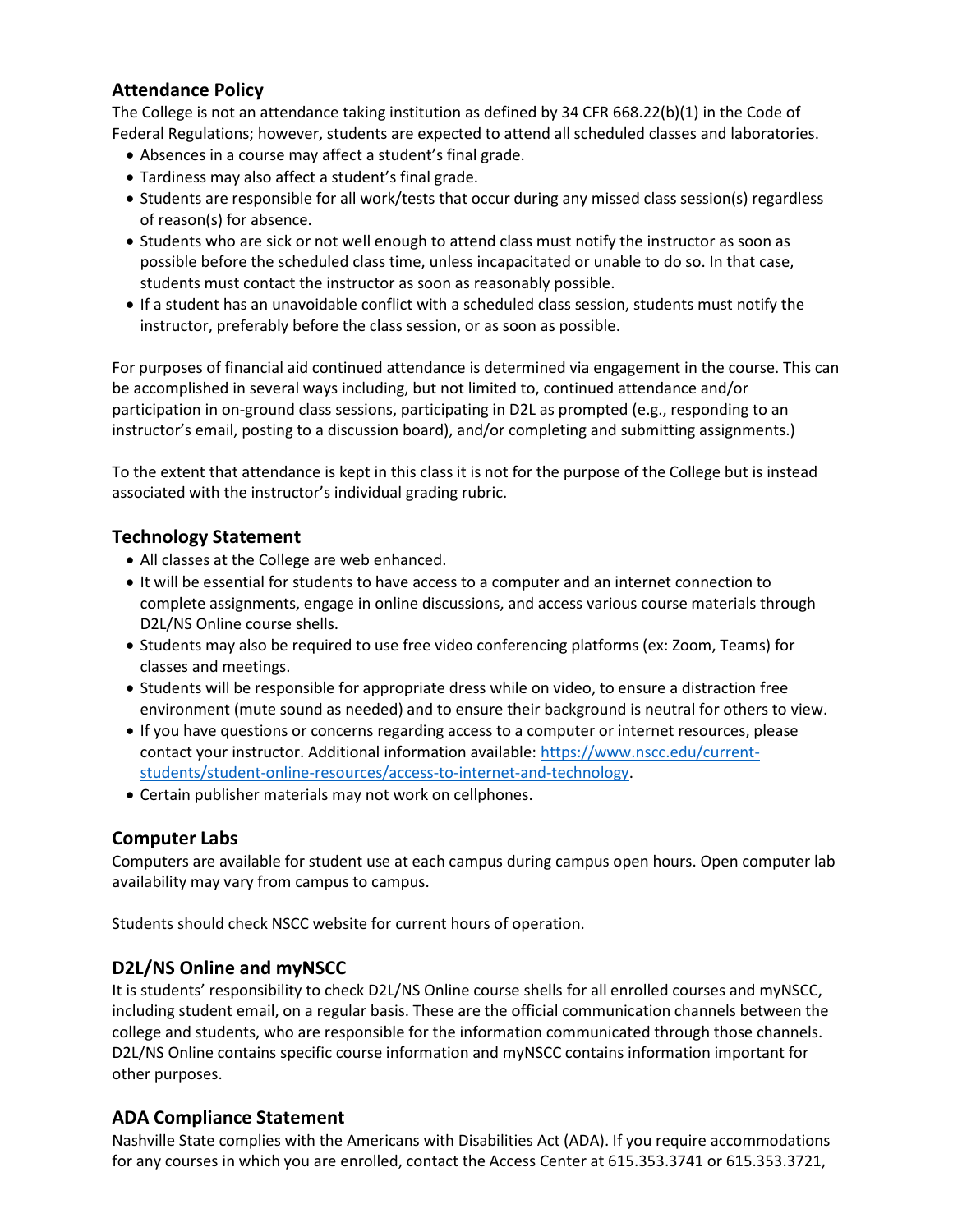or e-mail [accesscenter@nscc.edu.](mailto:%3Caccesscenter@nscc.edu%3E) If you are registered with the Access Center and require an alternate format for the textbook and other course materials, please contact the Access Center.

# **Classroom Misconduct**

Nashville State Community College has a zero-tolerance policy for disruptive conduct in the classroom. Students whose behavior disrupts the classroom will be subject to disciplinary measures. Please review th[e Nashville State Student Code of Conduct policy.](https://s3.amazonaws.com/nscc.edu/PDFs/dean-students/Student_Code_of_Conduct_Policy.pdf) Please be aware that children are not allowed in class or to be left unattended on campus.

# **Academic Misconduct**

Any form of academic dishonesty, cheating, plagiarizing, or other academic misconduct is prohibited. Students are responsible for understanding and abiding by the [Academic Misconduct Policy](https://s3.amazonaws.com/nscc.edu/PDFs/dean-students/Student_Code_of_Conduct_Policy.pdf) in the Nashville State Student Code of Conduct. In addition to other possible disciplinary measures that may be applied through regular college procedures as a result of academic dishonesty, the instructor has the authority to assign an "F" or a "zero" for the exercise, paper, or examination, or to assign an "F" for the course. Students may appeal through the appropriate college grade appeal procedures. (*Each instructor will outline his/her expectations for academic integrity and provide individualized information about consequences for academic misconduct.*)

# **Academic Early Alert System**

Nashville State Community College uses an Early Alert System to let students know of a faculty member's concern in one or more of these academic areas: lack of attendance, lack of classroom participation, late or missing assignments, and/or poor performance on assignments/tests. \*Please note that Early Alerts do not affect a student's academic standing. If you receive an Early Alert email, please see your instructor and your academic advisor as soon as possible.

# **RAVE Emergency Alert System**

Emergency events can happen at any time, and Nashville State Community College wants to notify students if and when they occur. For this reason, all students have been enrolled in the free RAVE alert system. If you have not already done so, please log in at<https://www.getrave.com/login/nscc> to confirm and update your contact information and notification preferences. It is critical that your information be correct so that you will receive any emergency notifications. Your RAVE Username is your NSCC email address. If you've never received an email from RAVE with your password, or if you need to reset your password, select "Forgot your password?" and a new password will be emailed to you. Should the RAVE system indicate "user not found", select Register and create your own RAVE account.

# **Student Wellness**

The general well-being of students is an important component of their academic success. With this in mind, Nashville State Community College has several resources available to provide support when needed:

- Students with general, non-academic questions and concerns about COVID-19 may email [virusinfo@nscc.edu.](mailto:virusinfo@nscc.edu)
- Five free telephone therapy sessions are available via Agape Counseling by calling 615-781-3000.
- Online tutoring is available via NetTutor within the D2L course shells.
- A comprehensive list of online student resources may be found at [https://www.nscc.edu/current](https://www.nscc.edu/current-students/student-online-resources)[students/student-online-resources](https://www.nscc.edu/current-students/student-online-resources)
- A comprehensive list of student support services may be found at [https://www.nscc.edu/current](https://www.nscc.edu/current-students/on-campus-resources/student-support-services)[students/on-campus-resources/student-support-services](https://www.nscc.edu/current-students/on-campus-resources/student-support-services)